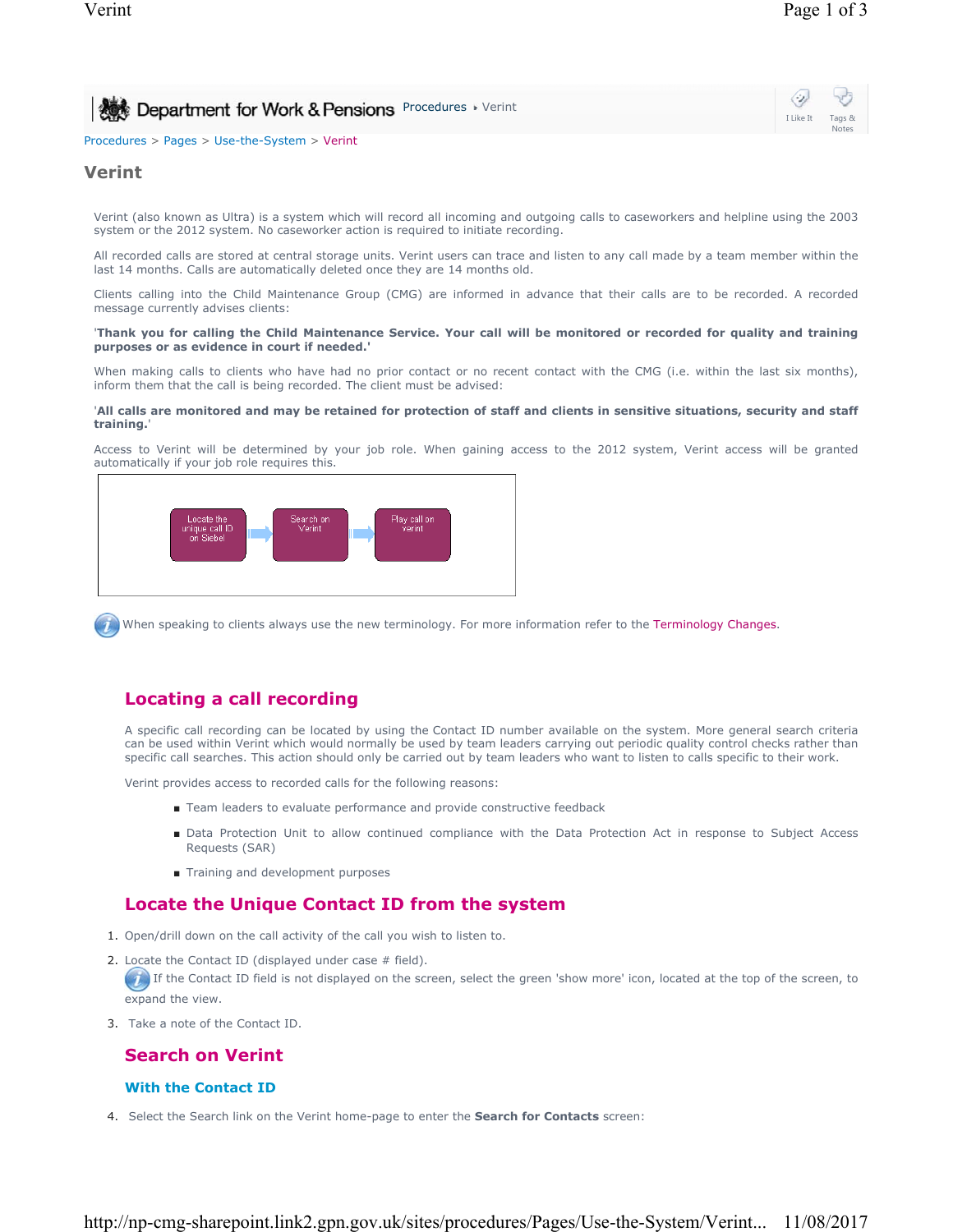

- 5. Select the **Contact Data** tab.
- 6. Input the unique Contact ID obtained from the system in the **Switch call ID** field and go to **step 11**.

### **Without the Contact ID**

- 7. Select the **Date Range** tab and input the earliest and latest times and dates for the desired search.
- 8. Select the **Contact Data** tab to search for a call made to or from a particular telephone:
	- Input the telephone number called in 'Dialled to' (DNIS)
	- Input the telephone number called from in 'Dialled From' (ANI)
	- Input the minimum call length in Min. and the maximum call length in Max. if you wish to confine the search to certain call durations.
- 9. Select the **Advanced Data** tab.
- 10. Select Agent Name to display a drop down of all available caseworkers. Highlight and select the caseworker you are looking for. (This would normally be used in conjunction with the **Date Range** tab e.g. if caseworker X was selected here, and the date and time range Y to Z selected in **Date Range,** all calls for that caseworker for that time period is produced).
- 11. Select the Execute Search button and a list of any matching call recordings is displayed. Where the Contact ID was used there is only one entry.
- 12. Highlight and select the call required.

## **Play on Verint**

There are two different ways of playing call recordings on Verint, through the PC speakers (or a headset plugged into the speaker port on the PC) or through your telephone.

- 13. For playback through PC :
	- Select the **Preference** tab from the home screen
	- Select the **Speaker** radio button
- 14. For playback through the telephone :
	- Select the **Preference** tab
	- Select the Telephone radio button
	- Dial the telephone extension number shown on the pop-up that will display
	- Select OK on the pop up
- 15. The **Playback Screen** will now display on Verint. Select the **Play** icon to listen to the call.
- 16. At the bottom of the **Playback Screen** the following information is displayed:
	- Start Time shows the date and time of the call that was received by the agent
	- Duration shows the duration of the call and actual recorded call length